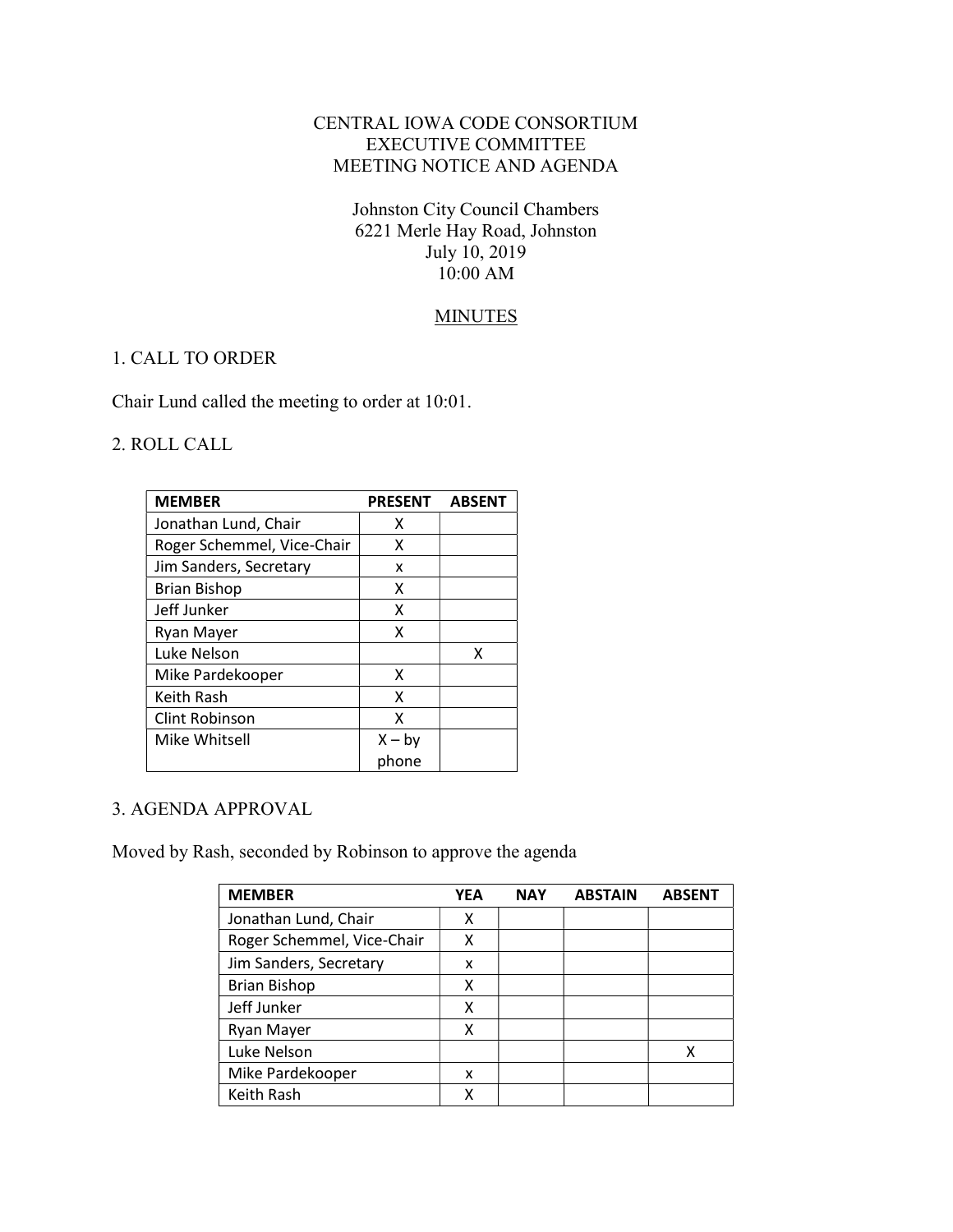| Clint Robinson |  |  |
|----------------|--|--|
| Mike Whitsell  |  |  |

## 4. PUBLIC COMMENT

There were no public comments

## 5. APPROVE MINUTES FROM THE JUNE 5, 2019 MEETING

Moved by Schemmel, seconded by Bishop to approve the minutes

| <b>MEMBER</b>              | <b>YEA</b> | <b>NAY</b> | <b>ABSTAIN</b> | <b>ABSENT</b> |
|----------------------------|------------|------------|----------------|---------------|
| Jonathan Lund, Chair       | x          |            |                |               |
| Roger Schemmel, Vice-Chair | x          |            |                |               |
| Jim Sanders, Secretary     | x          |            |                |               |
| <b>Brian Bishop</b>        | x          |            |                |               |
| Jeff Junker                | x          |            |                |               |
| Ryan Mayer                 | x          |            |                |               |
| Luke Nelson                |            |            |                | x             |
| Mike Pardekooper           | x          |            |                |               |
| Keith Rash                 | x          |            |                |               |
| <b>Clint Robinson</b>      | x          |            |                |               |
| Mike Whitsell              | x          |            |                |               |

#### 6. REVIEW OF TIMELINE FOR THE CODE REVIEW AND APPROVAL PROCESS

- i. Update on timeline to publish final amended code for adoption by communities
- ii. Discussion of dates and locations for training sessions related to CICC recommended codes

The committee discussed providing training to building/fire officials on the codes. The expectation for the training is to review and discuss the adopted CICC codes and how they should be interpreted and enforced. The focus should be on the primary changes adopted by the CICC and not the significant changes.

The hope is to have all inspectors attend a training session. The training session can be held prior to the approval of the codes by the city councils.

Review of the fire and building codes should be a separate session.

The mechanical, plumbing, fuel gas, electrical, energy can be covered at one session. The training would be scheduled so each code is reviewed at a specific time (i.e. 10:00 - mechanical code - 11:00 plumbing code, etc.) so inspectors can attend the session that are relevant to them.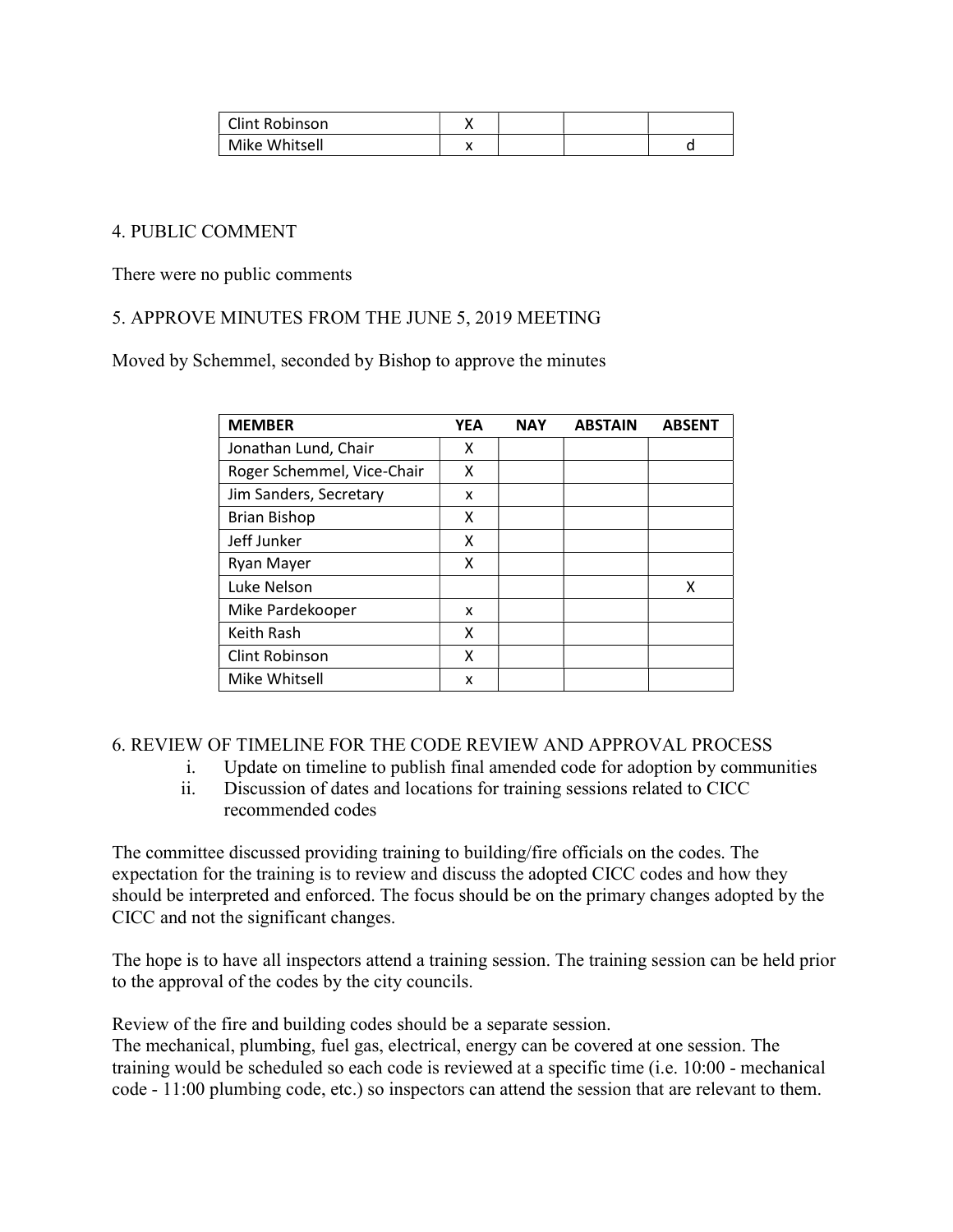The training session may also involve contractors.

There is no need to review the pool, spa and property maintenance code since those codes were not reviewed by the CICC.

Des Moines and Altoona will probably adopt the codes by January 1, Ankeny and Waukee may approve in the fall or by January, Clive may adopt by July 2020, Urbandale may adopt approx. 90 days after adoption by other communities

# 7. DISCUSSION AND ACTION ON THE FOLLOWING CODES AS RECOMMENED BY THE CODE COMMITTEES

i. International Fire Code (IFC)

There were six amendments specific to the fire code that were different from the 2015 code. Some of the issues include secondary access to commercial and multi-family being built to public street standards. Also access to outdoor events. The other changes (assigned to the joint fire and building code committee) in the fire code also appear in the building code which has already been passed by the Executive Committee.

Junker questioned how to deal with an up or down vote. He noted that if an amendment was adopted in the 2015 review and there was no action to change in the 2018 review, the 2015 approval still should apply. He noted an example related to floor protection. The residential committee voted 3-3 so there was no action, so the code should revert to the 2015 language. There was discussion that in 2015 there were several communities that either did not act or changed a recommendation by the CICC.

The committee discussed when there are codes that are 'controversial' or have significant differences of opinion, they should be noted in the committee report so there is a record of the issue and the city councils are aware that there may be opposition to a code adopted by CICC. This will also provide a record of issues that may need to be reviewed further

Schemmel noted that the joint committee had some minutes that were not published, and the plumbing committee had some votes that were not completed.

There were two provisions that were kicked back to the joint committee

- 1. 703.2.3
- 2. 705.4.2

It was questioned if these should have been sent to the fire or joint committee. The Executive Committee voted at the last meeting to utilize the recommendations from the joint committee and to pass an addendum for the two items that were discussed by the fire code committee, but not by the joint committee. The addendum has been published on the CICC website to accompany the building code and the fire code.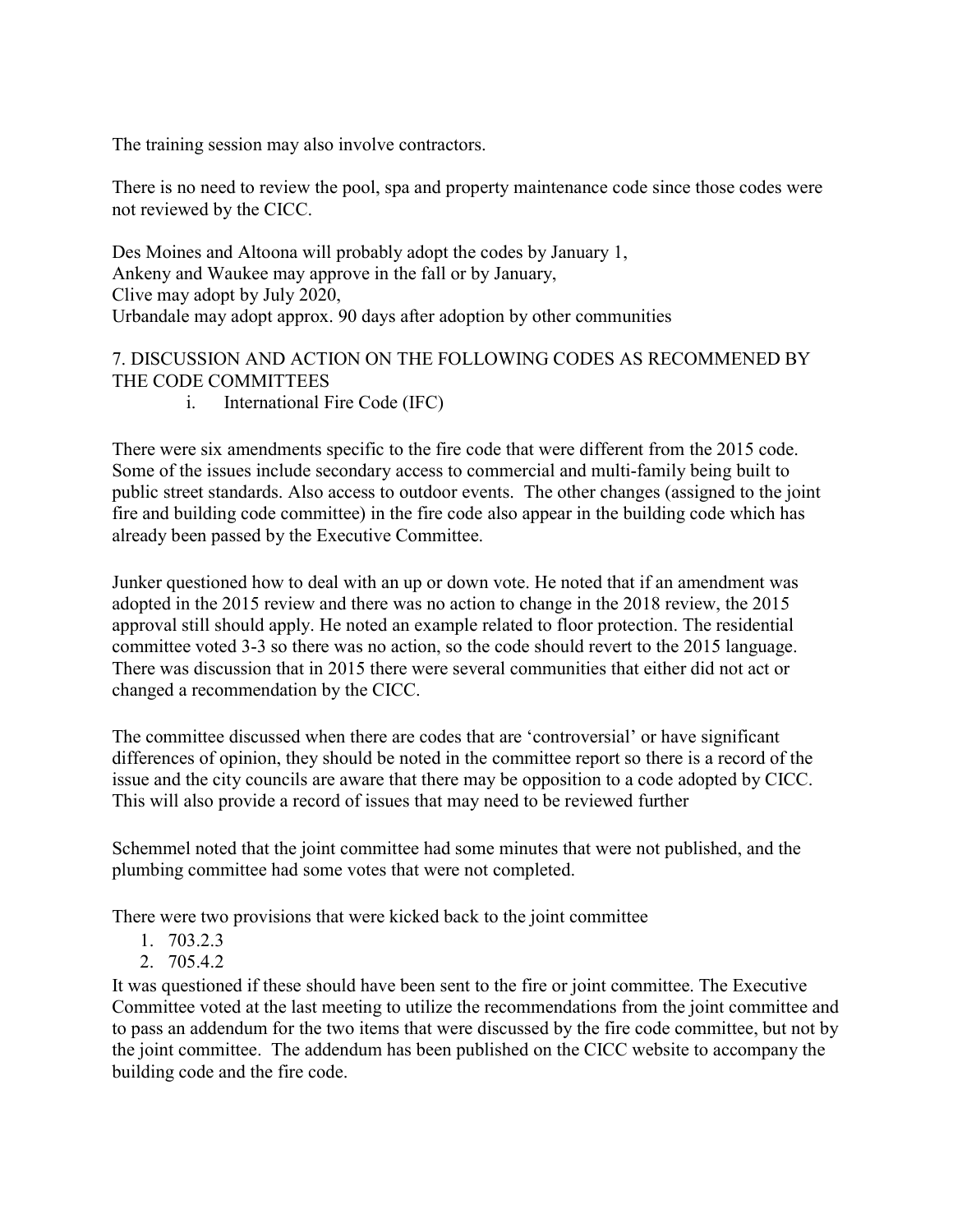The joint committee had two lengthy meetings and had some amendments to the minutes that were amended at the meetings. Rash expressed concern that we have not seen the approved minutes. He suggested having the chair review the minutes of the last meeting to confirm they were approved. Phelan is the chair and Rash is the liaison to the committee.

There were 6 items with differences between the fire code and building code, four were related to different access requirements for secondary accesses.

Lund stated that we are responsible for adopting the best codes possible as we are the subject matter experts, we understand that not everything we do will have political support.

It appears there are three sets of minutes that need to be approved. From a procedural perspective, the committee should take act on the final minutes. It was noted that approving the final minutes is a flaw in the process since a committee usually does not approve the minutes from one meeting until the next meeting.

It was noted that the sprinkler amendments were approved by the building code committee and are the same that appear in the fire code.

Pardekooper stated that he voted against the fire code because of the sprinkler threshold issue. He felt that six jurisdictions have reduced sprinkler thresholds and they are trying to push it on the other 12 communities.

Move by Schemmel, seconded by Mayer to table the IFC recommendations until the next meeting.

| <b>MEMBER</b>              | <b>YEA</b> | <b>NAY</b> | <b>ABSTAIN</b> | <b>ABSENT</b> |
|----------------------------|------------|------------|----------------|---------------|
| Jonathan Lund, Chair       | x          |            |                |               |
| Roger Schemmel, Vice-Chair | x          |            |                |               |
| Jim Sanders, Secretary     | x          |            |                |               |
| <b>Brian Bishop</b>        | x          |            |                |               |
| Jeff Junker                | χ          |            |                |               |
| Ryan Mayer                 | x          |            |                |               |
| Luke Nelson                |            |            |                | x             |
| Mike Pardekooper           | x          |            |                |               |
| Keith Rash                 | x          |            |                |               |
| Clint Robinson             | χ          |            |                |               |
| Mike Whitsell              | х          |            |                |               |

The joint committee needs to finalize their minutes and have them approved and published.

Pardekooper left the meeting.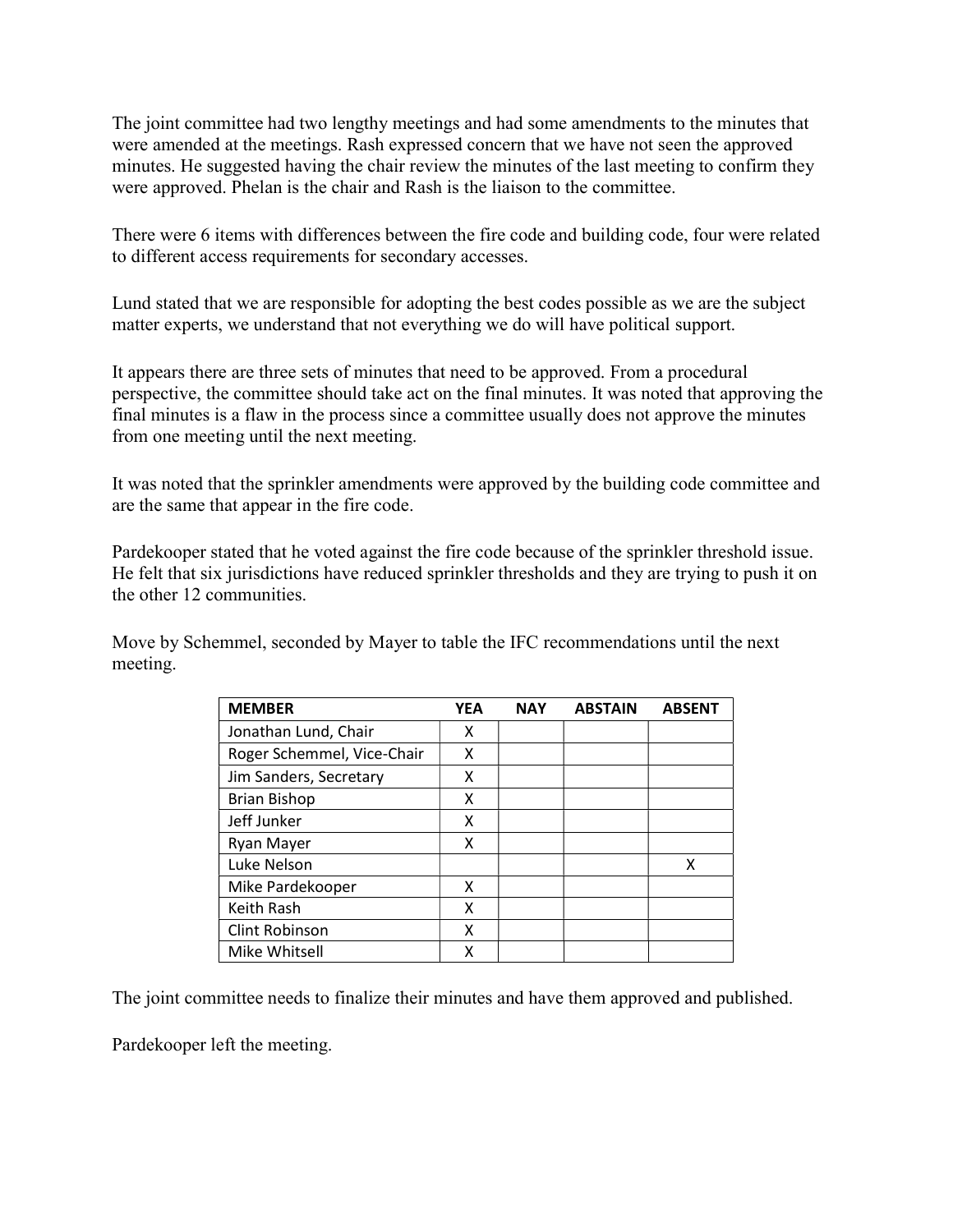Code section 903.2 remains after 40+ votes on thresholds. This appears to be disingenuous to the process.

The committee, as a professional courtesy, would like to let the code committees know that we have discussed and dealt with the issue. The joint committee was created by the Executive Committee so that process can be changed or tweaked to avoid further confusion/conflicts, if necessary.

It was suggested that we should adopt what we have done but note what issues are still being reviewed.

ii. Uniform Plumbing Code (UPC)

The plumbing code is not going to be adopted at the state level until September. The committee discussed moving forward with the adoption of the plumbing code recognizing where the state is regarding adopting the statewide code. The committee also discussed adding a short cautionary preface regarding the potential conflict with state adopted requirements.

Whitsell had to end the phone call.

Moved by Sanders seconded by Lund to adopt the plumbing code proposals with a short preface and subject to the approval of the plumbing code by the state of Iowa. Ayes; Bishop, Mayer, Schemmel, Rash, Robinson, Sanders, Lund; Nays Junker.

| <b>MEMBER</b>              | <b>YEA</b> | <b>NAY</b> | <b>ABSTAIN</b> | <b>ABSENT</b> |
|----------------------------|------------|------------|----------------|---------------|
| Jonathan Lund, Chair       | x          |            |                |               |
| Roger Schemmel, Vice-Chair | x          |            |                |               |
| Jim Sanders, Secretary     | x          |            |                |               |
| <b>Brian Bishop</b>        | x          |            |                |               |
| Jeff Junker                |            | x          |                |               |
| Ryan Mayer                 | x          |            |                |               |
| Luke Nelson                |            |            |                | x             |
| Mike Pardekooper           |            |            |                | х             |
| Keith Rash                 | x          |            |                |               |
| <b>Clint Robinson</b>      | x          |            |                |               |
| Mike Whitsell              |            |            |                |               |

#### 9. OTHER BUSINESS

- i. Discussion regarding whether to incorporate an appeal process in the future CICC code reviews.
- ii. Discussion of lessons learned and needed improvements for future CICC code reviews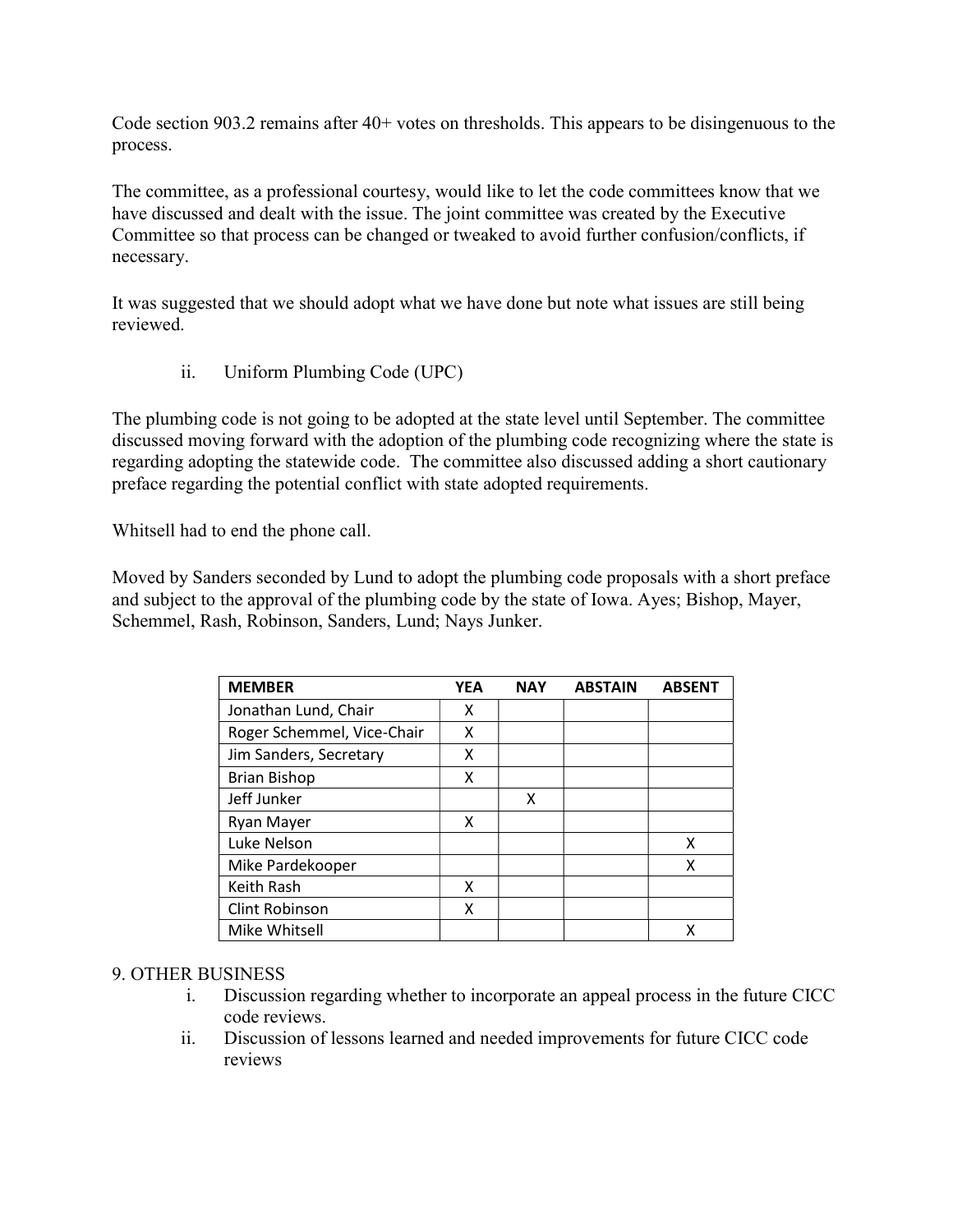In moving forward, we need to consider the technical process of the committees. Everything that is brought to the code committees is also is brought to the executive committee. It was stated that 903.2 should not exist.

The process has been flowing well, but we now can make a technical review of the committees and the code review and approval process. We also need to:

- Review the rules of procedure to make sure they are relevant with how we operate and what was learned during the 2015 & 2018 code reviews
- Consider an appeal process
- Create a tighter timeline for the process (complete the review and approval in 4 to 5 months)
- Review role of the liaisons, the liaisons and chairs must assure the work is getting done.
- Address different interpretation of the documents
- Do not review the administration of portions of the code, leave that to local jurisdictions
- Do we use population density or number if jurisdictions to gauge the success of the CICC process?
- The committee should review the MOU and reaffirm the commitment from the participating communities to be involved in the process.
- Create a policy on how to deal with a conflict of interest for committee members.

How do we move toward more acceptance by communities for the work completed by the CICC?

# 10. UPCOMING MEETINGS

The training meeting(s) should be set for early September

Sanders will issue a Doodle poll to schedule the next meeting (around July 31)

# 11. ADJOURNMENT

Moved by Bishop, seconded by Robinson to adjourn.

| <b>MEMBER</b>              | YEA | <b>NAY</b> | <b>ABSTAIN</b> | <b>ABSENT</b> |
|----------------------------|-----|------------|----------------|---------------|
| Jonathan Lund, Chair       | χ   |            |                |               |
| Roger Schemmel, Vice-Chair | x   |            |                |               |
| Jim Sanders, Secretary     | x   |            |                |               |
| <b>Brian Bishop</b>        | x   |            |                |               |
| Jeff Junker                | x   |            |                |               |
| Ryan Mayer                 | x   |            |                |               |
| Luke Nelson                |     |            |                |               |
| Mike Pardekooper           |     |            |                |               |
| Keith Rash                 |     |            |                |               |